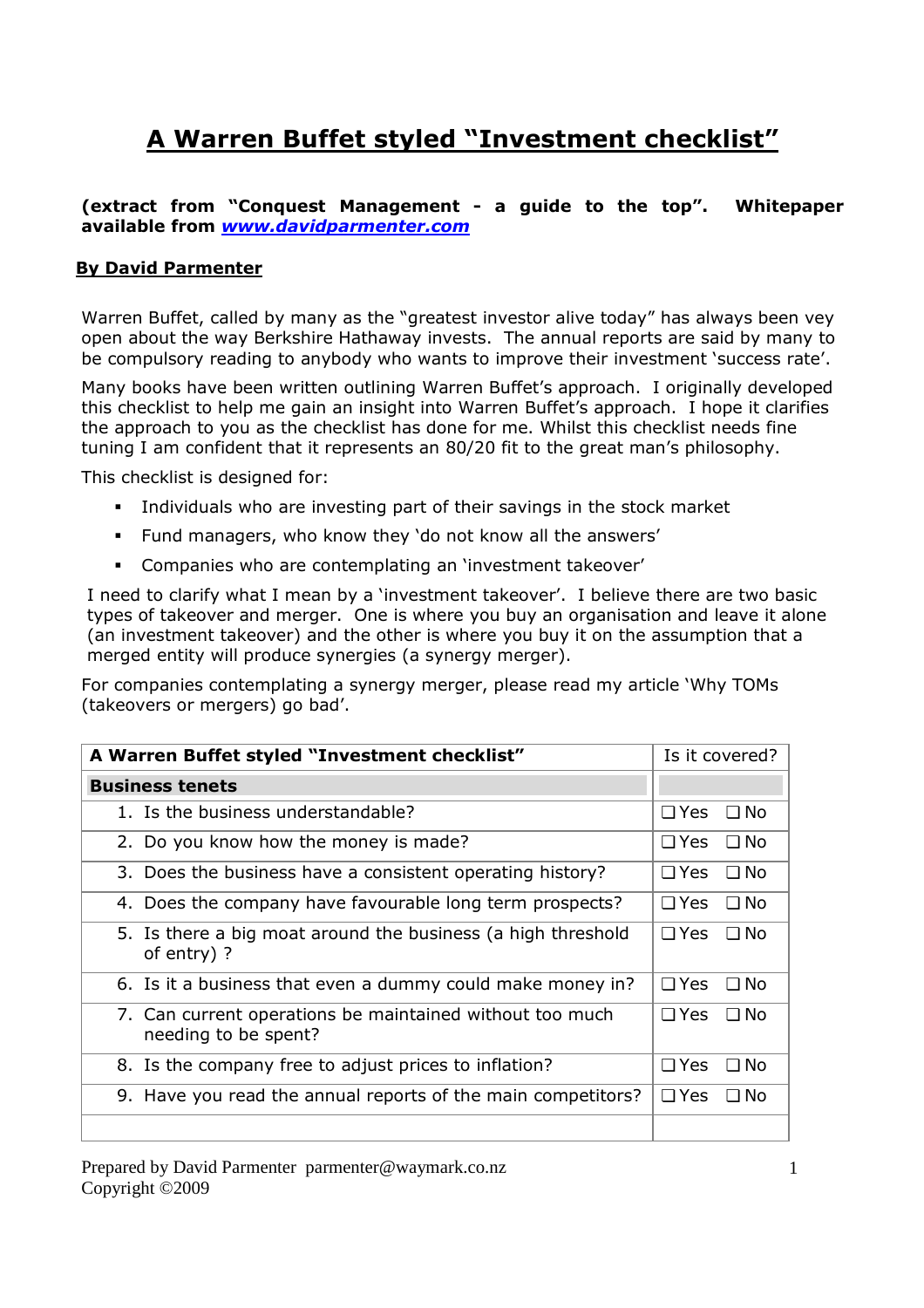| <b>Management tenets</b>                                                                                                                                        |               |              |
|-----------------------------------------------------------------------------------------------------------------------------------------------------------------|---------------|--------------|
| 10. Has the management demonstrated a high degree of<br>integrity (honesty)?                                                                                    | $\square$ Yes | $\Box$ No    |
| 11. Has the management demonstrated a high degree of<br>intelligence?                                                                                           | $\Box$ Yes    | $\Box$ No    |
| 12. Has the management demonstrated a high degree of<br>energy?                                                                                                 | $\square$ Yes | $\Box$ No    |
| 13.Is management rational?                                                                                                                                      | $\square$ Yes | $\Box$ No    |
| 14.Is management candid with shareholders (evidence in the<br>past of open disclosure to the shareholders when there<br>have been problems)?                    | $\square$ Yes | $\Box$ No    |
| 15. Has management resisted the temptation to grow quickly<br>by merger?                                                                                        | $\Box$ Yes    | $\Box$ No    |
| 16. Has management the strength not to follow the<br>institutional imperatives (avoid following current business<br>and sector fads)?                           | $\Box$ Yes    | $\Box$ No    |
| 17. Has the business been free of a major merger in the last 3<br>years (many merger failures come out of the woodwork<br>within this period) ?                 | $\square$ Yes | $\Box$ No    |
| 18.Are stock options tied to SMT performance rather<br>organisation's performance (if your team wins you do not<br>pay a .35 hitter the same as a .15 hitter.)? | $\square$ Yes | $\Box$ No    |
| 19. Are stock options treated as an expense?                                                                                                                    | $\square$ Yes | $\Box$ No    |
| <b>Financial tenets</b>                                                                                                                                         |               |              |
| 20. Is the return on equity adequate?                                                                                                                           | $\Box$ Yes    | $\Box$ No    |
| 21.Is the company conservatively financed?                                                                                                                      | $\square$ Yes | $\Box$ No    |
| 22. Has the company had a track record of earnings growth in<br>most years above the stock market average?                                                      | $\square$ Yes | $\Box$ No    |
| 23. Are the profit margins attractive (better than industry)?                                                                                                   | $\Box$ Yes    | $\square$ No |
| 24. Has the company created at least one dollar of market<br>value for every dollar of earnings retained?                                                       | $\square$ Yes | $\Box$ No    |
|                                                                                                                                                                 |               |              |
| <b>Value tenets</b>                                                                                                                                             |               |              |
| 25.Is the value of discounted earnings greater than the<br>current market value?                                                                                | $\square$ Yes | $\Box$ No    |
| 26. Have you discounted at a rate equal or greater than the 10<br>year bond rate (risk free rate) ?                                                             | $\Box$ Yes    | $\square$ No |
| 27. Have cash flows been based on net income, plus                                                                                                              | $\Box$ Yes    | $\Box$ No    |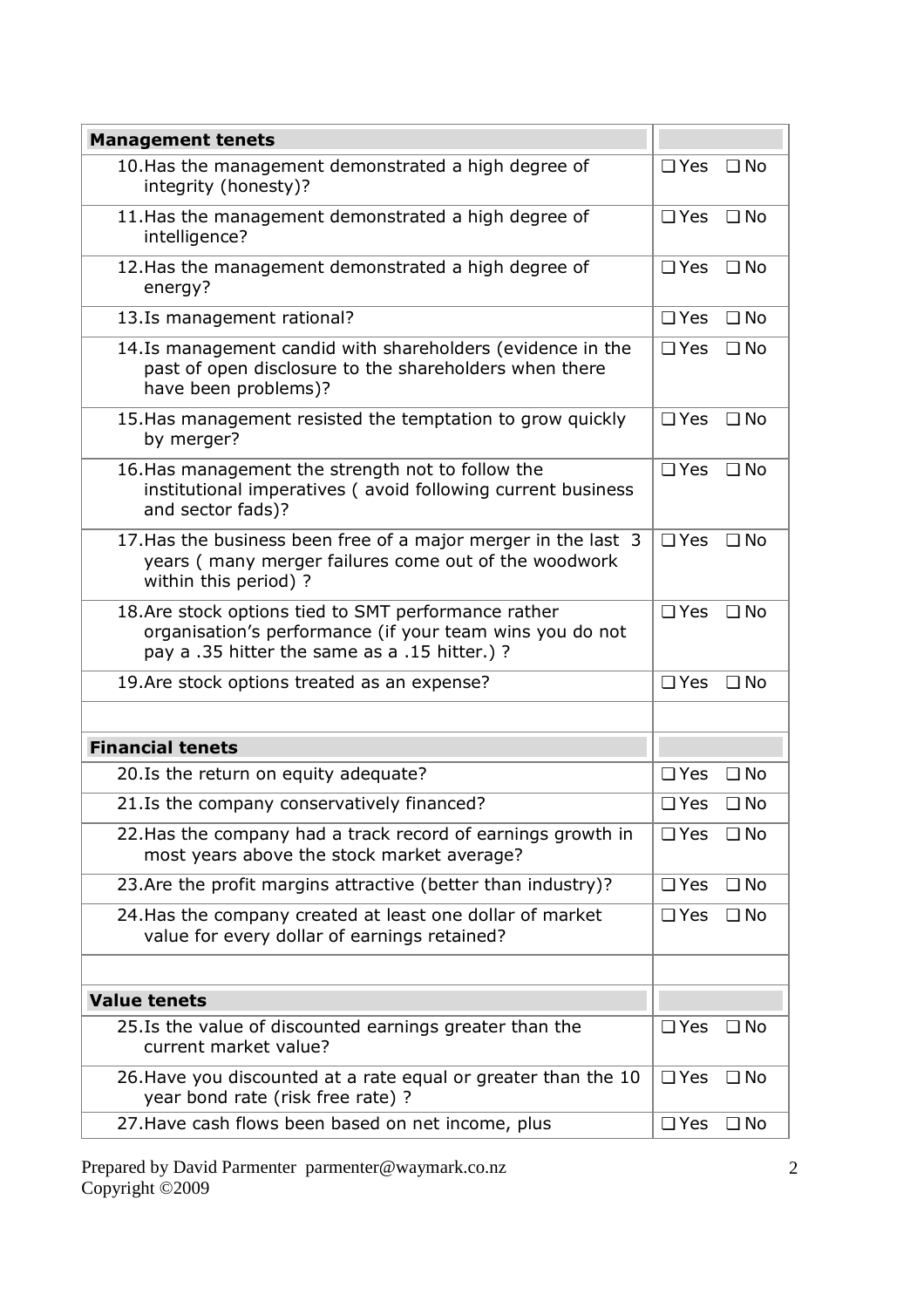| depreciation, depletion, and amortization, less capital<br>expenditure and additional working capital requirements?                                     |                      |
|---------------------------------------------------------------------------------------------------------------------------------------------------------|----------------------|
| 28. Has the company been temporarily punished for a specific<br>risk that is not a long term risk (the market tends to over<br>punish the share price)? | $\Box$ Yes $\Box$ No |
|                                                                                                                                                         |                      |

## **Commonly Referred To Sayings of Warren Buffett**

The critical investment factor is determining the intrinsic value of a business and paying a fair or bargain price.

Never invest in a business you cannot understand.

Risk can be greatly reduced by concentrating on only a few holdings.

Stop trying to predict the direction of the stock market, the economy, interest rates, or elections.

You are neither right nor wrong because the crowd disagrees with you. You are right because your data and reasoning are right.

Be fearful when others are greedy and greedy only when others are fearful.

Unless you can watch your stock holding decline by 50% without becoming panic-stricken, you should not be in the stock market.

It is optimism that is the enemy of the rational buyer.

As far as you are concerned, the stock market does not exist. Ignore it.

It is more important to say "no" to an opportunity, than to say "yes".

Much success can be attributed to inactivity. Most investors cannot resist the temptation to constantly buy and sell.

Lethargy, bordering on sloth should remain the cornerstone of an investment style.

An investor should act as though he had a lifetime decision card with just twenty punches on it.

Wild swings in share prices have more to do with the "lemming- like" behaviour of institutional investors than with the aggregate returns of the company they own.

"Turnarounds" seldom turn.

Do not take yearly results too seriously. Instead, focus on four or five-year averages.

Prepared by David Parmenter parmenter@waymark.co.nz Copyright ©2009